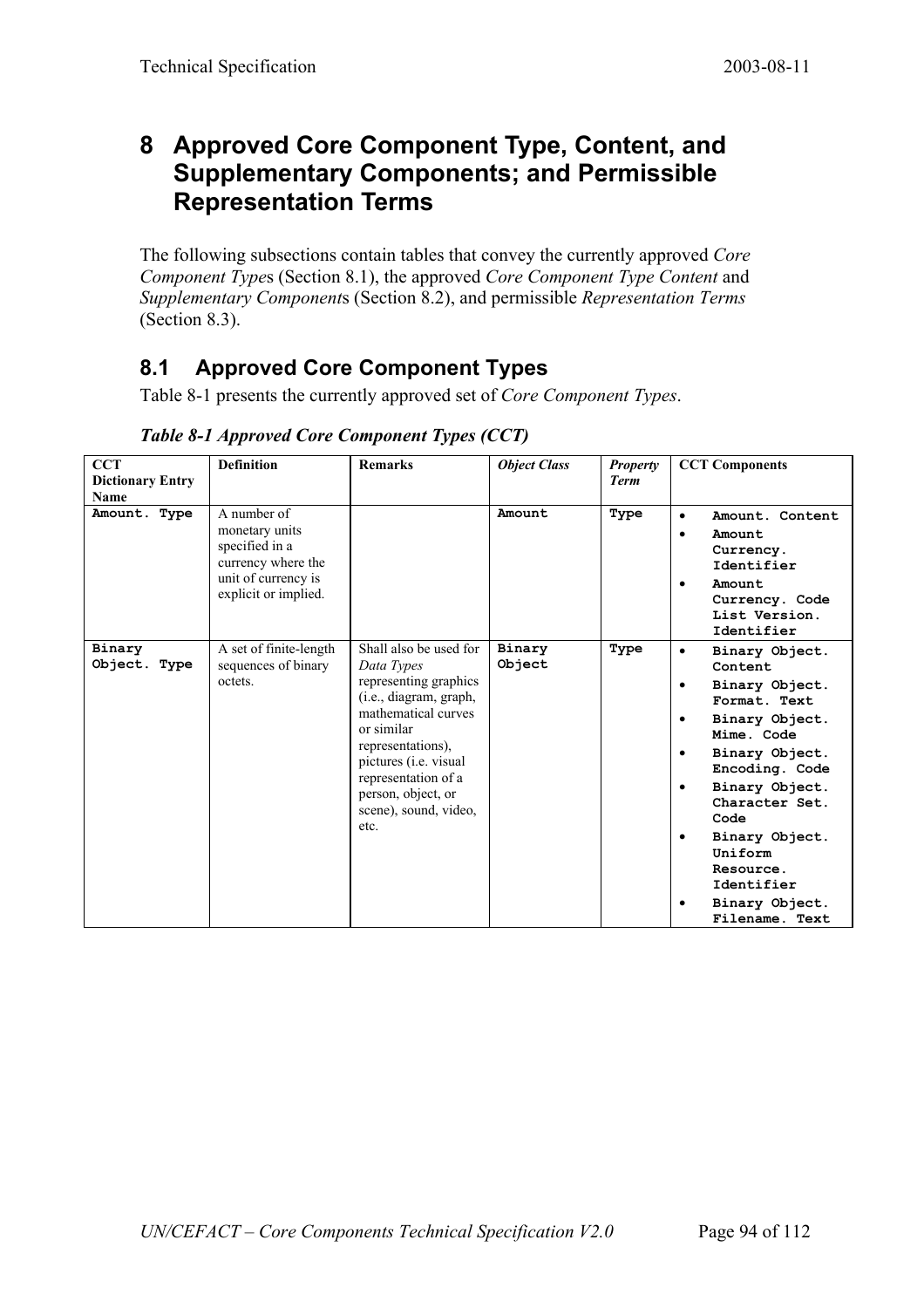### Technical Specification 2003-08-11

| <b>CCT</b>                      | <b>Definition</b>                                                                                                                                                                                                                                                   | <b>Remarks</b>                                                                                                                                                                               | <b>Object Class</b> | <b>Property</b> | <b>CCT Components</b>                                                                                                                                                                                                                                                                                                                                                                                                                                                                                                   |
|---------------------------------|---------------------------------------------------------------------------------------------------------------------------------------------------------------------------------------------------------------------------------------------------------------------|----------------------------------------------------------------------------------------------------------------------------------------------------------------------------------------------|---------------------|-----------------|-------------------------------------------------------------------------------------------------------------------------------------------------------------------------------------------------------------------------------------------------------------------------------------------------------------------------------------------------------------------------------------------------------------------------------------------------------------------------------------------------------------------------|
| <b>Dictionary Entry</b><br>Name |                                                                                                                                                                                                                                                                     |                                                                                                                                                                                              |                     | <b>Term</b>     |                                                                                                                                                                                                                                                                                                                                                                                                                                                                                                                         |
| Code. Type                      | A character string<br>(letters, figures or<br>symbols) that for<br>brevity and/or<br>language<br>independence may be<br>used to represent or<br>replace a definitive<br>value or text of an<br>Attribute together<br>with relevant<br>supplementary<br>information. | Should not be used if<br>the character string<br>identifies an instance<br>of an Object Class or<br>an object in the real<br>world, in which case<br>the Identifier. Type<br>should be used. | Code                | Type            | Code. Content<br>$\bullet$<br>Code List.<br>$\bullet$<br>Identifier<br>Code List.<br>$\bullet$<br>Agency.<br>Identifier<br>Code List.<br>$\bullet$<br>Agency Name.<br>Text<br>Code List.<br>$\bullet$<br>Name. Text<br>Code List.<br>$\bullet$<br>Version.<br>Identifier<br>Code. Name.<br>$\bullet$<br>Text<br>Language.<br>$\bullet$<br>Identifier<br>Code List.<br>$\bullet$<br>Uniform<br>Resource.<br>Identifier<br>Code List<br>$\bullet$<br>Scheme. Uniform<br>Resource.<br>Identifier                           |
| Date Time.<br>Type              | A particular point in<br>the progression of<br>time together with<br>relevant<br>supplementary<br>information.                                                                                                                                                      | Can be used for a<br>date and/or time.                                                                                                                                                       | Date Time           | Type            | Date Time.<br>$\bullet$<br>Content<br>Date Time.<br>$\bullet$<br>Format. Text                                                                                                                                                                                                                                                                                                                                                                                                                                           |
| Identifier.<br>Type             | A character string to<br>identify and<br>distinguish uniquely,<br>one instance of an<br>object in an<br>identification scheme<br>from all other objects<br>in the same scheme.<br>together with relevant<br>supplementary<br>information.                           |                                                                                                                                                                                              | Identifier          | Type            | Identifier.<br>$\bullet$<br>Content<br>Identification<br>$\bullet$<br>Scheme.<br>Identifier<br>Identification<br>$\bullet$<br>Scheme. Name.<br>Text<br>Identification<br>$\bullet$<br>Scheme Agency.<br>Identifier<br>Identification<br>$\bullet$<br>Scheme. Agency<br>Name. Text<br>Identification<br>$\bullet$<br>Scheme.<br>Version.<br>Identifier<br>Identification<br>$\bullet$<br>Scheme Data.<br>Uniform<br>Resource.<br>Identifier<br>Identification<br>$\bullet$<br>Scheme. Uniform<br>Resource.<br>Identifier |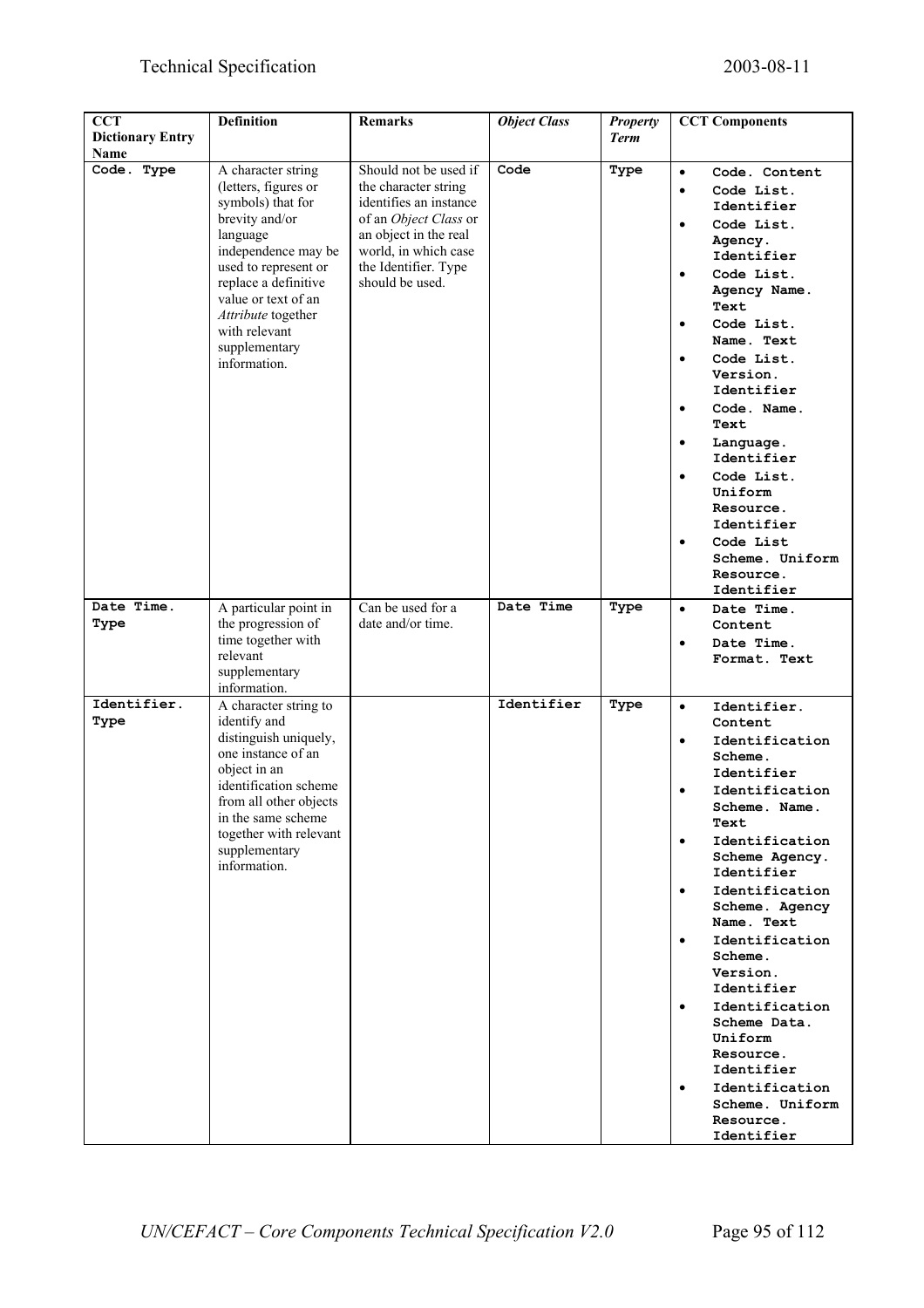| <b>CCT</b><br><b>Dictionary Entry</b> | <b>Definition</b>                                                                                                                                                              | <b>Remarks</b>                                                                                                                                                     | <b>Object Class</b> | <b>Property</b><br><b>Term</b> | <b>CCT Components</b>                                                                                                                                                                                                                  |
|---------------------------------------|--------------------------------------------------------------------------------------------------------------------------------------------------------------------------------|--------------------------------------------------------------------------------------------------------------------------------------------------------------------|---------------------|--------------------------------|----------------------------------------------------------------------------------------------------------------------------------------------------------------------------------------------------------------------------------------|
| <b>Name</b>                           |                                                                                                                                                                                |                                                                                                                                                                    |                     |                                |                                                                                                                                                                                                                                        |
| Indicator.<br>Type                    | A list of two mutually<br>exclusive Boolean<br>values that express<br>the only possible<br>states of a Property.                                                               |                                                                                                                                                                    | Indicator           | Type                           | Indicator.<br>$\bullet$<br>Content<br>Indicator.<br>Format. Text                                                                                                                                                                       |
| Measure.<br>Type                      | A numeric value<br>determined by<br>measuring an object<br>along with the<br>specified unit of<br>measure.                                                                     |                                                                                                                                                                    | Measure             | Type                           | Measure.<br>$\bullet$<br>Content<br>Measure Unit.<br>$\bullet$<br>Code<br>Measure Unit.<br>Code List<br>Version.<br>Identifier                                                                                                         |
| Numeric.<br>Type                      | Numeric information<br>that is assigned or is<br>determined by<br>calculation, counting,<br>or sequencing. It does<br>not require a unit of<br>quantity or unit of<br>measure. | May or may not be<br>decimal                                                                                                                                       | Numeric             | Type                           | Numeric. Content<br>$\bullet$<br>Numeric. Format.<br>Text                                                                                                                                                                              |
| Quantity.<br>Type                     | A counted number of<br>non-monetary units<br>possibly including<br>fractions.                                                                                                  |                                                                                                                                                                    | Quantity            | Type                           | $\bullet$<br>Quantity.<br>Content<br>Quantity. Unit.<br>$\bullet$<br>Code<br>Quantity Unit.<br>Code List.<br>Identifier<br>Quantity Unit.<br>Code List<br>Agency.<br>Identifier<br>Quantity Unit.<br>Code List<br>Agency Name.<br>Text |
| Text. Type                            | A character string<br>(i.e. a finite set of<br>characters) generally<br>in the form of words<br>of a language.                                                                 | Shall also be used for<br>names ( <i>i.e.</i> word or<br>phrase that<br>constitutes the<br>distinctive<br>designation of a<br>person, place, thing<br>or concept). | Text                | Type                           | Text. Content<br>$\bullet$<br>Language.<br>$\bullet$<br>Identifier<br>Language.<br>$\bullet$<br>Locale.<br>Identifier                                                                                                                  |

#### **8.2 Approved Core Component Type Content and Supplementary Components**

Table 8-2 presents the currently approved set of *Core Component Type Content* and *Supplementary Components*.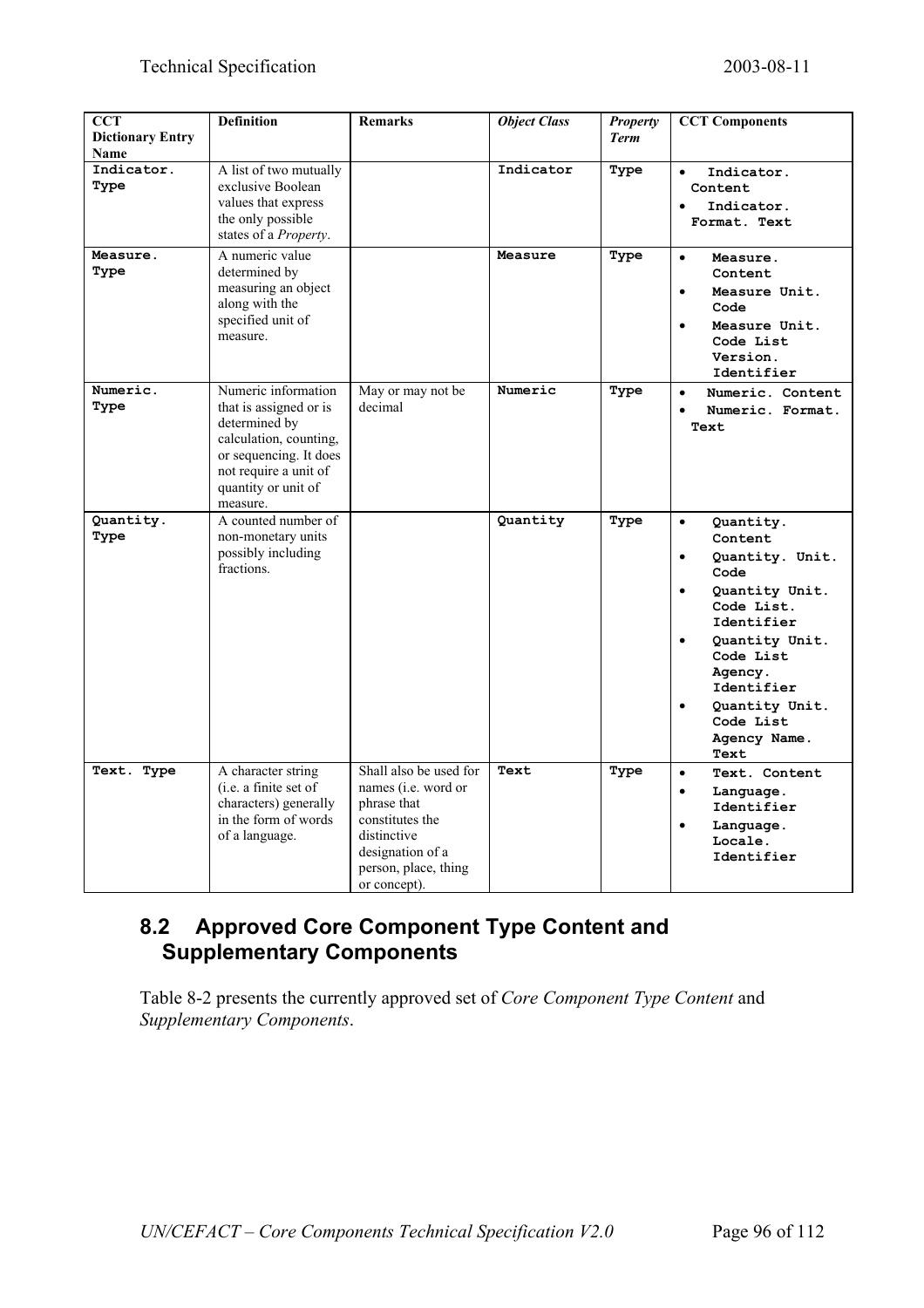#### *Table 8-2. Approved Core Component Type Content and Supplementary Components*

| Name                             | Primitive<br>data-type | <b>Definition</b>                                         | Remarks                                                                           |
|----------------------------------|------------------------|-----------------------------------------------------------|-----------------------------------------------------------------------------------|
| Amount. Content                  | decimal                | A number of monetary units                                |                                                                                   |
|                                  |                        | specified in a currency where the                         |                                                                                   |
|                                  |                        | unit of currency is explicit or                           |                                                                                   |
| Amount                           |                        | implied<br>The Version of the UN/ECE Rec.                 |                                                                                   |
| Currency. Code                   | string                 | 9 code list.                                              |                                                                                   |
| List Version.                    |                        |                                                           |                                                                                   |
| Identifier                       |                        |                                                           |                                                                                   |
| Amount                           | string                 | The currency of the amount                                | Reference UN/ECE Rec. 9, using 3-letter                                           |
| Currency.<br>Identifier          |                        |                                                           | alphabetic codes. The UN/ECE Rec. 9 is also                                       |
|                                  |                        |                                                           | published as ISO 4217, but is available in<br>electronic form and free of charge. |
| Binary Object.                   | binary                 | A set of finite-length sequences of                       |                                                                                   |
| Content                          |                        | binary octets.                                            |                                                                                   |
| Binary Object.                   | string                 | The format of the binary content.                         |                                                                                   |
| Format. Text                     |                        |                                                           |                                                                                   |
| Binary Object.<br>Mime.Code      | string                 | The mime type of the binary<br>object.                    | Reference IETF RFC 2045, 2046, 2047                                               |
| Binary Object.                   | string                 | The character set of the binary                           | Reference IETF RFC 2045, 2046, 2047                                               |
| Character Set.                   |                        | object if the mime type is text.                          |                                                                                   |
| Code<br>Binary Object.           | string                 | Specifies the decoding algorithm                          | Reference IETF RFC 2045, 2046, 2047                                               |
| Encoding. Code                   |                        | of the binary object.                                     |                                                                                   |
| Binary Object.<br>Uniform        | string                 | The Uniform Resource Identifier                           |                                                                                   |
| Resource.                        |                        | that identifies where the Binary<br>Object is located.    |                                                                                   |
| Identifier                       |                        |                                                           |                                                                                   |
| Binary Object.<br>Filename. Text | <b>String</b>          | The filename of the binary object.                        | Reference IETF RFC 2045, 2046, 2047                                               |
| Code. Content                    | string                 | A character string (letters, figures                      |                                                                                   |
|                                  |                        | or symbols) that for brevity                              |                                                                                   |
|                                  |                        | and/or language independence                              |                                                                                   |
|                                  |                        | may be used to represent or                               |                                                                                   |
|                                  |                        | replace a definitive value or text<br>of an Attribute.    |                                                                                   |
| Code List.                       | string                 | An agency that maintains one or                           | Defaults to the UN/EDIFACT data element                                           |
| Agency.                          |                        | more code lists.                                          | 3055 code list.                                                                   |
| Identifier                       |                        |                                                           |                                                                                   |
| Code List.                       | string                 | The name of the agency that                               |                                                                                   |
| Agency Name.<br>Text             |                        | maintains the code list.                                  |                                                                                   |
| Code List.                       | string                 | The name of a list of codes.                              |                                                                                   |
| Name. Text                       |                        |                                                           |                                                                                   |
| Code List.                       | string                 | The identification of a list of                           | Can be used to identify the URL of a source                                       |
| Identifier                       |                        | codes                                                     | that defines the set of currently approved<br>permitted values                    |
| Code List                        | string                 | The Uniform Resource Identifier                           |                                                                                   |
| Scheme. Uniform<br>Resource.     |                        | that identifies where the code list<br>scheme is located. |                                                                                   |
| Identifier                       |                        |                                                           |                                                                                   |
| Code List.                       | string                 | The Uniform Resource Identifier                           |                                                                                   |
| Uniform                          |                        | that identifies where the code list                       |                                                                                   |
| Resource.                        |                        | is located.                                               |                                                                                   |
| Identifier<br>Code List.         |                        | The Version of the code list.                             | Identifies the Version of the UN/EDIFACT                                          |
| Version.                         | string                 |                                                           | data element 3055 code list.                                                      |
| Identifier                       |                        |                                                           |                                                                                   |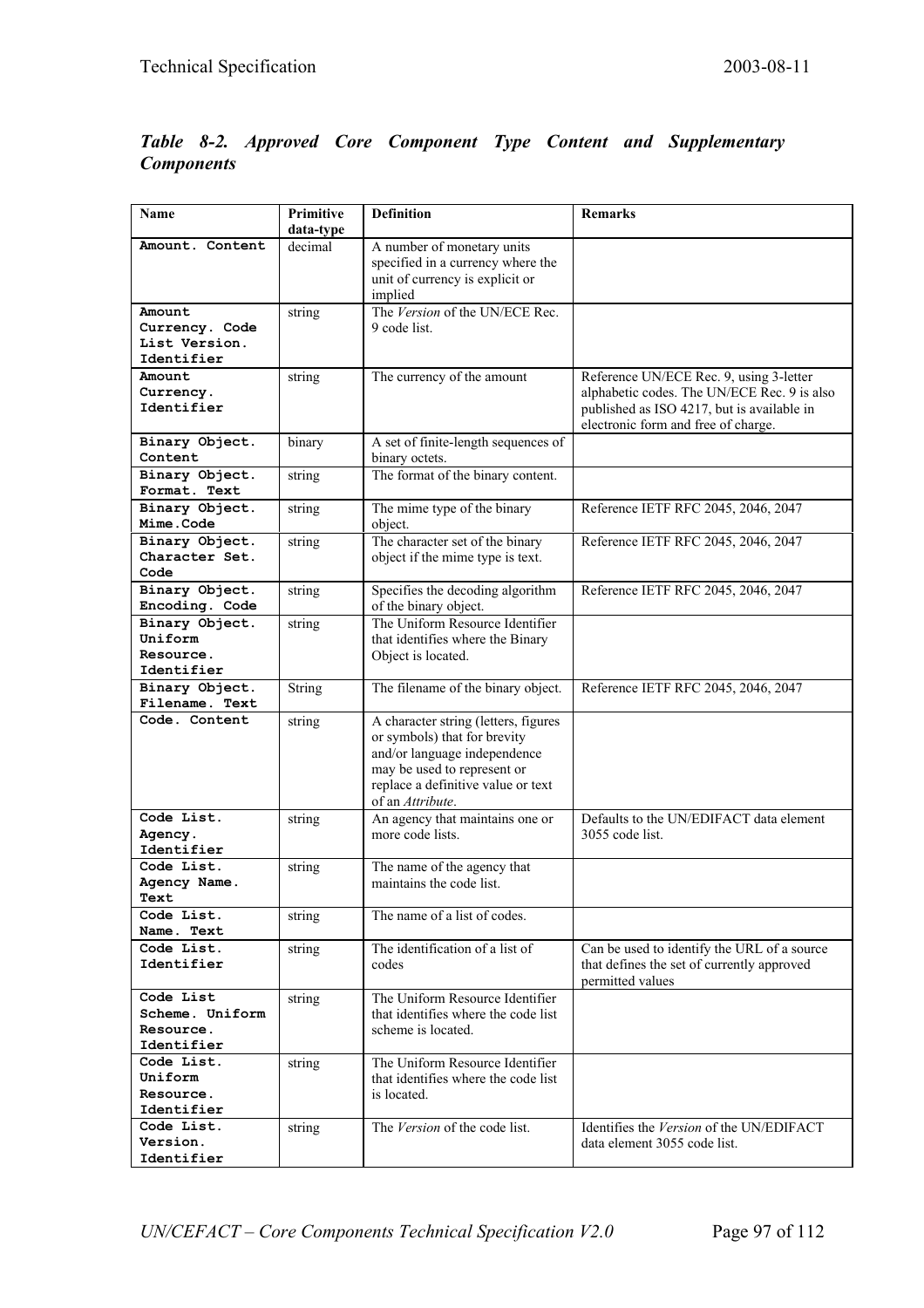| Name                         | Primitive       | <b>Definition</b>                                           | <b>Remarks</b>                               |
|------------------------------|-----------------|-------------------------------------------------------------|----------------------------------------------|
|                              | data-type       |                                                             |                                              |
| Code. Name.                  | string          | The textual equivalent of the code                          | If no code content exists, the code name can |
| Text                         |                 | content                                                     | be used on its own                           |
| Date Time.                   | string          | The particular point in the                                 | For times use an ISO 8601 compliant format   |
| Content                      |                 | progression of time                                         | that includes the UTC offset                 |
| Date Time.                   | string          | The format of the date/time                                 | Reference ISO 8601 and W3C note on date      |
| Format. Text                 |                 | content                                                     | time                                         |
| Identification               | string          | The identification of the agency                            | Defaults to the UN/EDIFACT data element      |
| Scheme Agency.               |                 | that maintains the identification                           | 3055 code list.                              |
| Identifier                   |                 | scheme.                                                     |                                              |
| Identification               | string          | The name of the agency that<br>maintains the identification |                                              |
| Scheme Agency.<br>Name. Text |                 | scheme                                                      |                                              |
| Identification               | string          | The Uniform Resource Identifier                             |                                              |
| Scheme Data.                 |                 | that identifies where the                                   |                                              |
| Uniform                      |                 | identification scheme data is                               |                                              |
| Resource.                    |                 | located                                                     |                                              |
| Identifier                   |                 |                                                             |                                              |
| Identification               | string          | The identification of the                                   |                                              |
| Scheme.                      |                 | identification scheme.                                      |                                              |
| Identifier                   |                 |                                                             |                                              |
| Identification               | string          | The name of the identification                              |                                              |
| Scheme, Name,                |                 | scheme.                                                     |                                              |
| Text                         |                 |                                                             |                                              |
| Identification               | string          | The Uniform Resource Identifier                             |                                              |
| Scheme, Uniform              |                 | that identifies where the                                   |                                              |
| Resource.<br>Identifier      |                 | identification scheme is located.                           |                                              |
| Identification               |                 | The Version of the identification                           | Identifies the Version of the UN/EDIFACT     |
| Scheme.                      | string          | scheme.                                                     | data element 3055 code list.                 |
| Version.                     |                 |                                                             |                                              |
| Identifier                   |                 |                                                             |                                              |
| Identifier.                  | string          | A character string to identify and                          |                                              |
| Content                      |                 | distinguish uniquely, one instance                          |                                              |
|                              |                 | of an object in an identification                           |                                              |
|                              |                 | scheme from all other objects                               |                                              |
|                              |                 | within the same scheme                                      |                                              |
| Indicator.                   | string          | The value of the indicator                                  | For example on, off, true, false             |
| Content                      |                 |                                                             |                                              |
| Indicator.                   | String          | Whether the indicator is numeric,                           |                                              |
| Format. Text                 |                 | textual or binary                                           |                                              |
| Language.                    | string          | The identifier of the language                              | Reference ISO 639: 1998                      |
| Identifier                   |                 | used in the corresponding text                              |                                              |
| Language.                    |                 | string<br>The identification of the locale of               |                                              |
| Locale.                      | string          | the language.                                               |                                              |
| Identifier                   |                 |                                                             |                                              |
| Measure.                     | decimal         | The numeric value determined by                             | For example, 24.387 kilograms (24.387 is the |
| Content                      |                 | measuring an object.                                        | Measure. Content)                            |
| Measure Unit.                | string          | The type of unit of measure                                 | Reference UN/ECE Rec. 20 and X12 355.        |
| Code                         |                 |                                                             |                                              |
| Measure Unit.                | string          | The Version of the measure unit                             |                                              |
| Code List                    |                 | code list.                                                  |                                              |
| Version.                     |                 |                                                             |                                              |
| Identifier                   |                 |                                                             |                                              |
| Numeric.                     | As defined      | Numeric information that is                                 | May be decimal                               |
| Content                      | by              | assigned or is determined by                                |                                              |
|                              | Numeric.        | calculation, counting or                                    |                                              |
|                              | Format.<br>Text | sequencing.                                                 |                                              |
| Numeric.                     | string          | Whether the number is an integer,                           |                                              |
| Format. Text                 |                 | decimal, real number or                                     |                                              |
|                              |                 | percentage                                                  |                                              |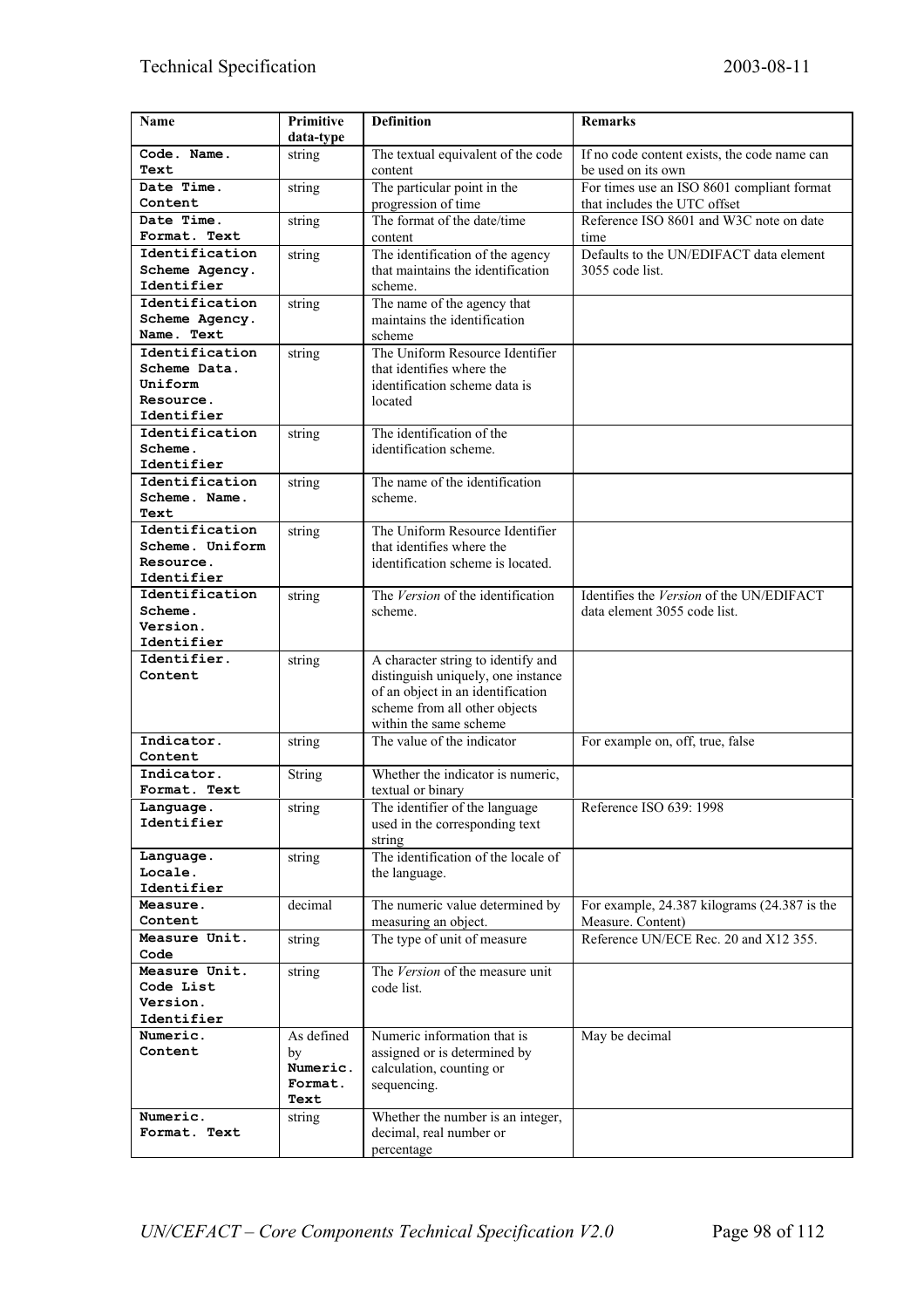| <b>Name</b>             | <b>Primitive</b> | <b>Definition</b>                               | <b>Remarks</b>                          |
|-------------------------|------------------|-------------------------------------------------|-----------------------------------------|
|                         | data-type        |                                                 |                                         |
| Quantity.               | decimal          | A counted number of non-                        | For example 7 bales (7 is the Quantity. |
| Content                 |                  | monetary units possibly including<br>fractions. | Content)                                |
| Quantity. Unit.<br>Code | string           | The unit of the quantity                        | May use UN/ECE Rec. 20                  |
| Quantity Unit.          | string           | The identification of the agency                |                                         |
| Code List               |                  | which maintains the quantity unit               |                                         |
| Agency.                 |                  | code list                                       |                                         |
| Identifier              |                  |                                                 |                                         |
| Quantity Unit.          | string           | The quantity unit code list.                    | Defaults to the UN/EDIFACT data element |
| Code List.              |                  |                                                 | $3055$ code list.                       |
| Identifier              |                  |                                                 |                                         |
| Quantity Unit.          | string           | The name of the agency which                    |                                         |
| Code List               |                  | maintains the quantity unit code                |                                         |
| Agency Name.            |                  | list.                                           |                                         |
| Text                    |                  |                                                 |                                         |
| Text. Content           | string           | A character string (i.e. a finite set           |                                         |
|                         |                  | of characters) generally in the                 |                                         |
|                         |                  | form of words of a language.                    |                                         |

#### **8.3 Permissible Representation Terms**

Table 8-3 presents the set of *Permissible Representation Terms*.

| Primary<br><b>Representation</b><br><b>Term</b> | <b>Definition</b>                                                                                                                                                                                                                                                                      | <b>Related</b><br><b>Core Component Representation</b><br><b>Type</b> | Secondary<br><b>Terms</b>         |
|-------------------------------------------------|----------------------------------------------------------------------------------------------------------------------------------------------------------------------------------------------------------------------------------------------------------------------------------------|-----------------------------------------------------------------------|-----------------------------------|
| Amount                                          | A number of monetary units<br>specified in a currency where the<br>unit of currency is explicit or<br>implied.                                                                                                                                                                         | Amount. Type                                                          |                                   |
| <b>Binary</b><br>Object                         | A set of finite-length sequences of<br>binary octets.                                                                                                                                                                                                                                  | Binary Object.<br>Type                                                | Graphic, Picture,<br>Sound, Video |
|                                                 | Note: This Representation Term<br>shall also be used for <i>Data Types</i><br>representing graphics ( <i>i.e.</i> diagram,<br>graph, mathematical curves, or<br>similar representation), pictures (i.e.<br>visual representation of a person,<br>object, or scene), sound, video, etc. |                                                                       |                                   |

*Table 8-3. Permissible Representation Terms*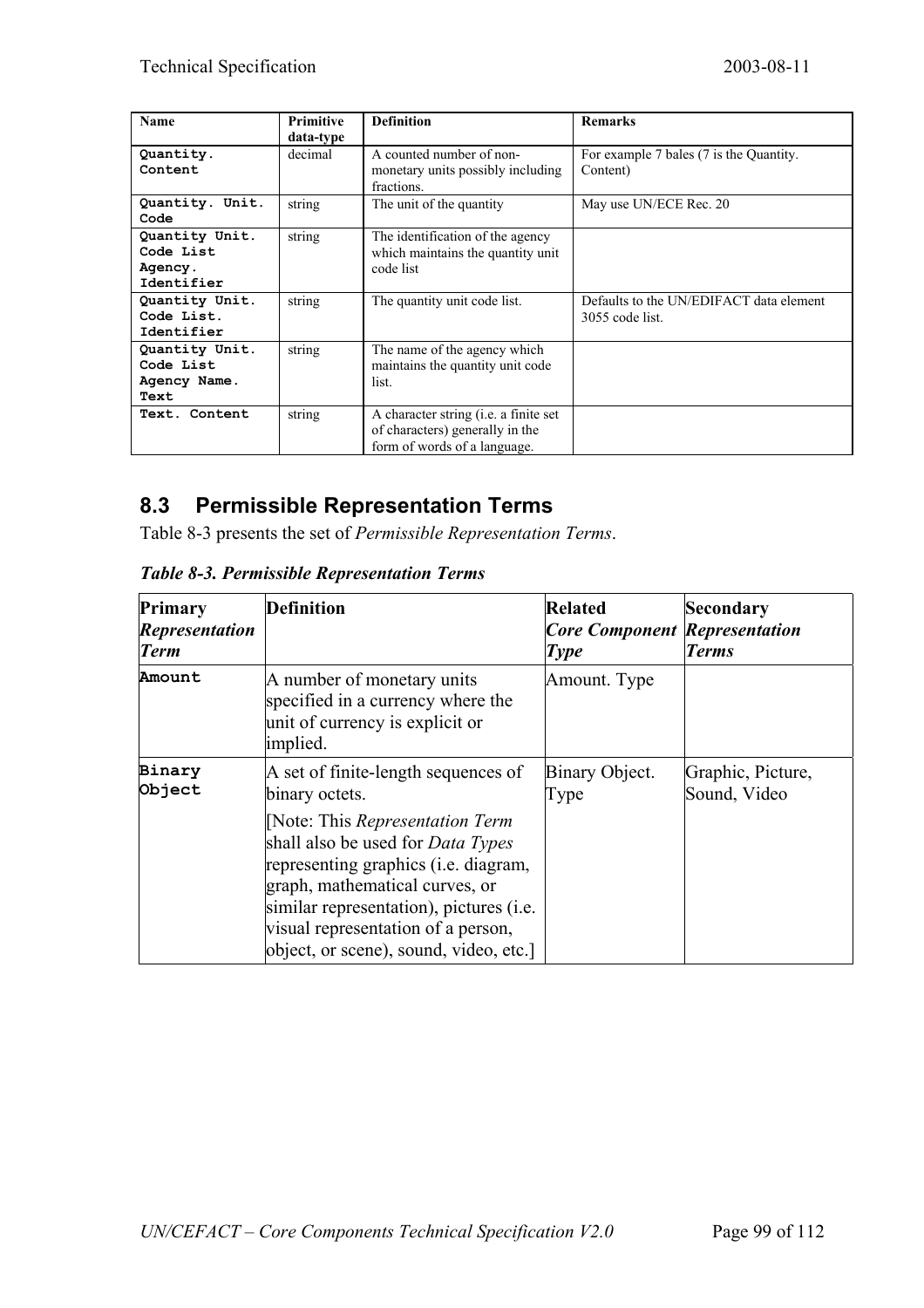| Primary<br><b>Representation</b><br><b>Term</b> | <b>Definition</b>                                                                                                                                                                                                                                                                                                                                                                                                                  | <b>Related</b><br><b>Core Component</b><br><b>Type</b> | Secondary<br><b>Representation</b><br><b>Terms</b> |
|-------------------------------------------------|------------------------------------------------------------------------------------------------------------------------------------------------------------------------------------------------------------------------------------------------------------------------------------------------------------------------------------------------------------------------------------------------------------------------------------|--------------------------------------------------------|----------------------------------------------------|
| Code                                            | A character string (letters, figures or<br>symbols) that for brevity and / or<br>language independence may be used<br>to represent or replace a definitive<br>value or text of a <i>Property</i> .<br>[Note: The term 'Code' should not be<br>used if the character string identifies<br>an instance of an Object Class or an<br>object in the real world, in which<br>case the Representation Term<br>identifier should be used.] | Code. Type                                             |                                                    |
| Date Time                                       | A particular point in the progression<br>of time (ISO 8601).<br>[Note: This Representation Term<br>shall also be used for <i>Data Types</i><br>only representing a Date or a Time.]                                                                                                                                                                                                                                                | Date Time.<br>Type                                     | Date, Time                                         |
| Identifier                                      | A character string used to establish<br>the identity of, and distinguish<br>uniquely, one instance of an object<br>within an identification scheme from<br>all other objects within the same<br>scheme.                                                                                                                                                                                                                            | Identifier.<br>Type                                    |                                                    |
| Indicator                                       | A list of exactly two mutually<br>exclusive Boolean values that<br>express the only possible states of a<br>Property.<br>[Note: Values typically indicate a<br>condition such as $on/off$ ;<br>true/false etc.]                                                                                                                                                                                                                    | Indicator.<br>Type                                     |                                                    |
| Measure                                         | A numeric value determined by<br>measuring an object. Measures are<br>specified with a unit of measure. The<br>applicable unit of measure is taken<br>from UN/ECE Rec. 20.                                                                                                                                                                                                                                                         | <b>Measure.</b><br>Type                                |                                                    |
|                                                 | [Note: This Representation Term<br>shall also be used for measured<br>coefficients (e.g. $m/s$ ).]                                                                                                                                                                                                                                                                                                                                 |                                                        |                                                    |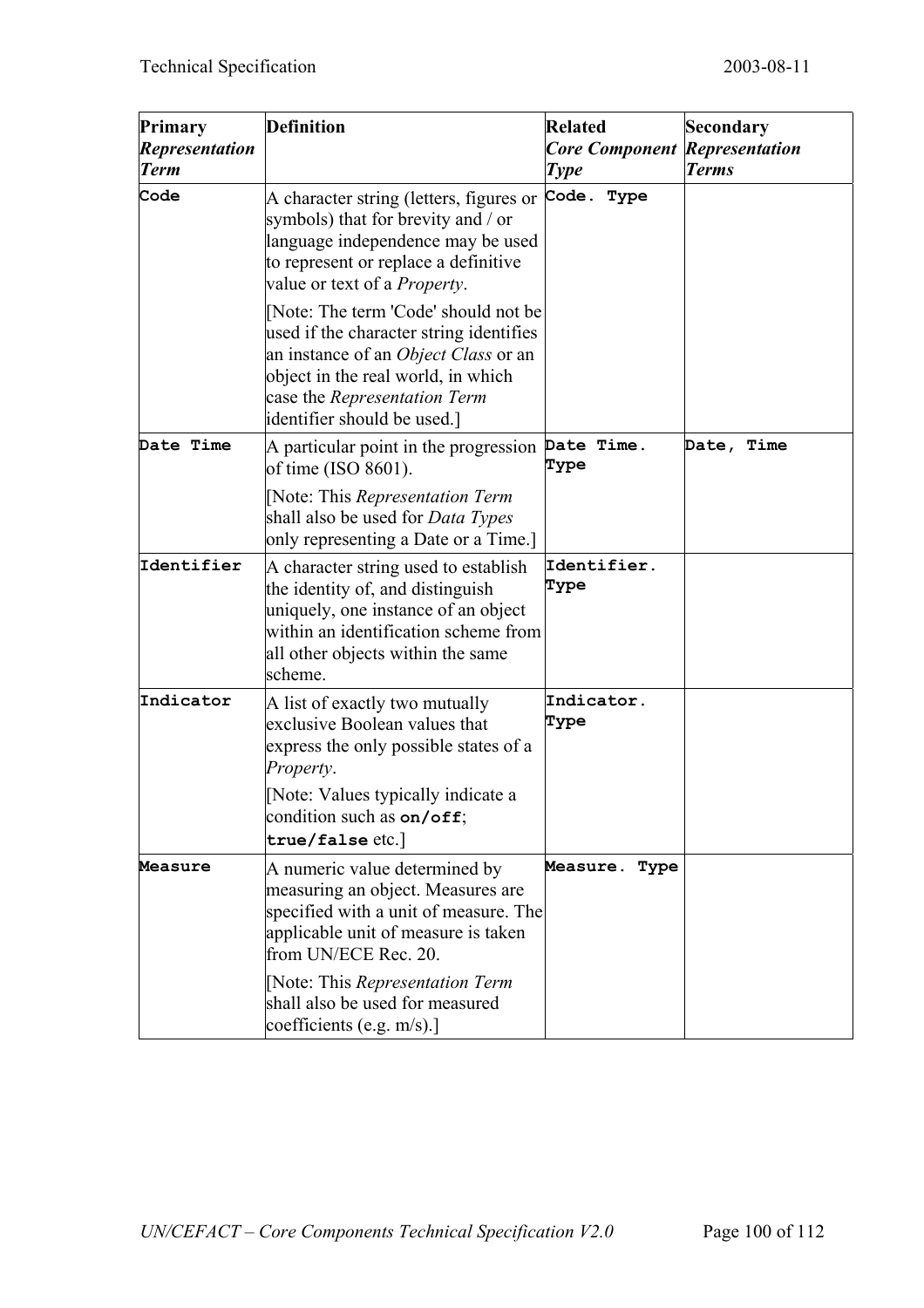| Primary<br><b>Representation</b><br><b>Term</b> | <b>Definition</b>                                                                                                                                                                                                                    | <b>Related</b><br><b>Core Component Representation</b><br><b>Type</b> | Secondary<br><b>Terms</b> |
|-------------------------------------------------|--------------------------------------------------------------------------------------------------------------------------------------------------------------------------------------------------------------------------------------|-----------------------------------------------------------------------|---------------------------|
| Numeric                                         | Numeric information that is assigned Numeric. Type Value, Rate,<br>or is determined by calculation,<br>counting or sequencing. It does not<br>require a unit of quantity or a unit of<br>measure.                                    |                                                                       | Percent                   |
|                                                 | [Note: This Representation Term<br>shall also be used for <i>Data Types</i><br>representing Ratios (i.e. rates where<br>the two units are not included or<br>where they are the same),<br>Percentages, etc.)                         |                                                                       |                           |
| Quantity                                        | A counted number of non-monetary<br>units. Quantities need to be specified $\mathbf{Type}$<br>with a unit of quantity.<br>[Note: This Representation Term<br>shall also be used for counted<br>coefficients (e.g. flowers/ $m^2$ ).] | Quantity.                                                             |                           |
| Text                                            | A character string (i.e. a finite set of $\mathbf{Text. Type}$<br>characters) generally in the form of<br>words of a language.                                                                                                       |                                                                       | <b>Name</b>               |
|                                                 | [Note: This Representation Term<br>shall also be used for names (i.e.<br>word or phrase that constitutes the<br>distinctive designation of a person,<br>place, thing or concept).                                                    |                                                                       |                           |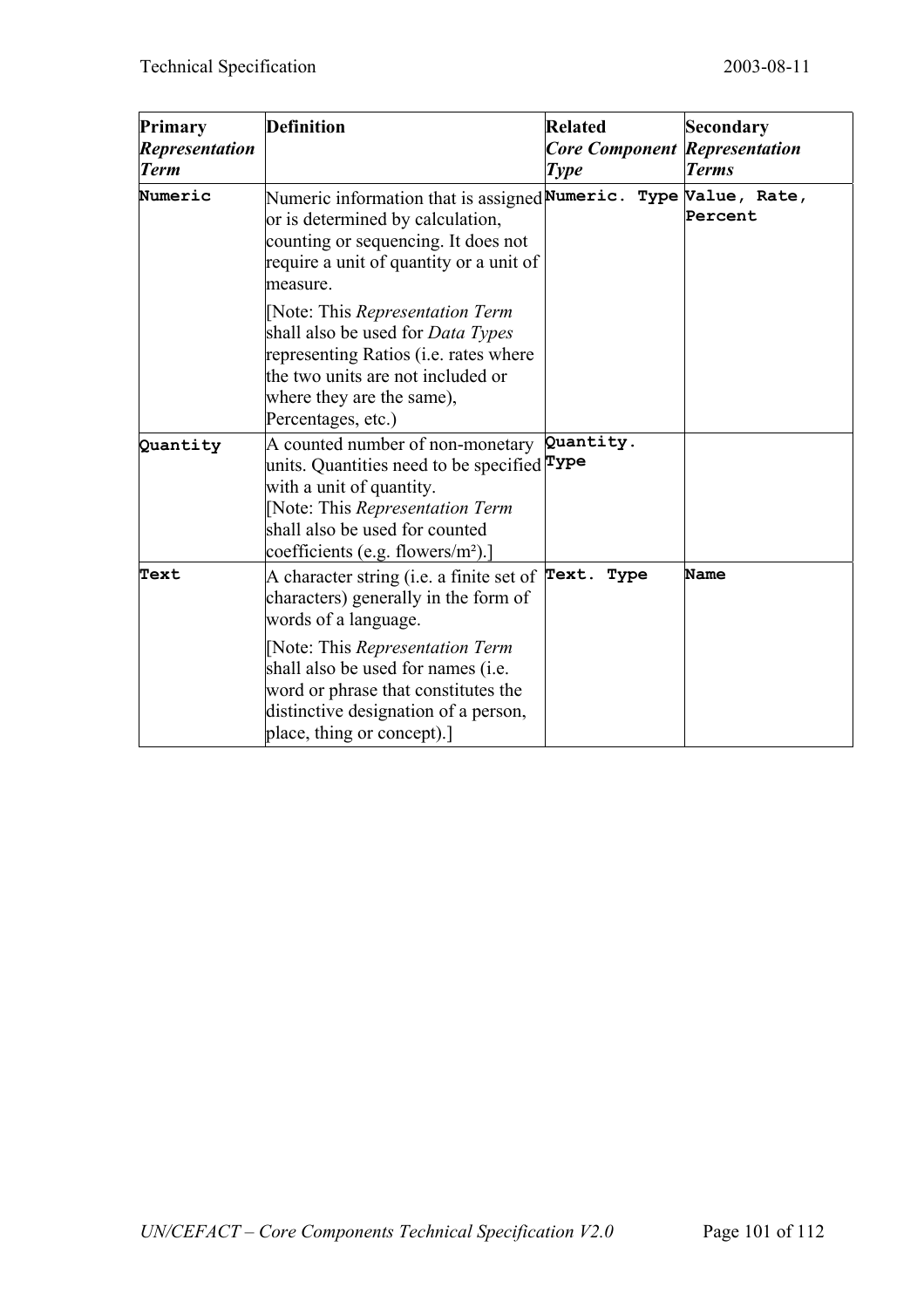# **9 Definition of Terms**

*Aggregate Business Information Entity* **(A**BIE**)**– A collection of related pieces of business information that together convey a distinct business meaning in a specific *Business Context*. Expressed in modelling terms, it is the representation of an *Object Class*, in a specific *Business Context*.

*Aggregate Core Component* **- (ACC)** – A collection of related pieces of business information that together convey a distinct business meaning, independent of any specific *Business Context*. Expressed in modelling terms, it is the representation of an *Object Class*, independent of any specific *Business Context*.

*Assembly Rules - Assembly Rules* group sets of unrefined *Business Information Entities* into larger structures. *Assembly Rules* are more fully defined and explained in the *Assembly Rules* Supplemental Document.

*Association Business Information Entity (ASBIE)* - A *Business Information Entity* that represents a complex business characteristic of a specific *Object Class* in a specific *Business Context*. It has a unique *Business Semantic* definition. An *Association Business Information Entity* represents an *Association Business Information Entity Property* and is therefore associated to an *Aggregate Business Information Entity*, which describes its structure. An *Association Business Information Entity* is derived from an *Association Core Component.*

*Association Business Information Entity Property -* A *Business Information Entity Property* for which the permissible values are expressed as a complex structure, represented by an *Aggregate Business Information Entity*.

*Association Core Component (ASCC)* - A *Core Component* which constitutes a complex business characteristic of a specific *Aggregate Core Component* that represents an *Object Class*. It has a unique *Business Semantic* definition. An *Association Core Component* represents an *Association Core Component Property* and is associated to an *Aggregate Core Component*, which describes its structure.

*Association Core Component Property* – A *Core Component Property* for which the permissible values are expressed as a complex structure, represented by an *Aggregate Core Component.*

*Attribute* – A named value or relationship that exists for some or all instances of some entity and is directly associated with that instance.

*Basic Business Information Entity* **(B**BIE**)** – A *Business Information Entity* that represents a singular business characteristic of a specific *Object Class* in a specific *Business Context*. It has a unique *Business Semantic* definition. A *Basic Business Information Entity* represents a *Basic Business Information Entity Property* and is therefore linked to a *Data Type*, which describes it values. A *Basic Business Information Entity* is derived from a *Basic Core Component*.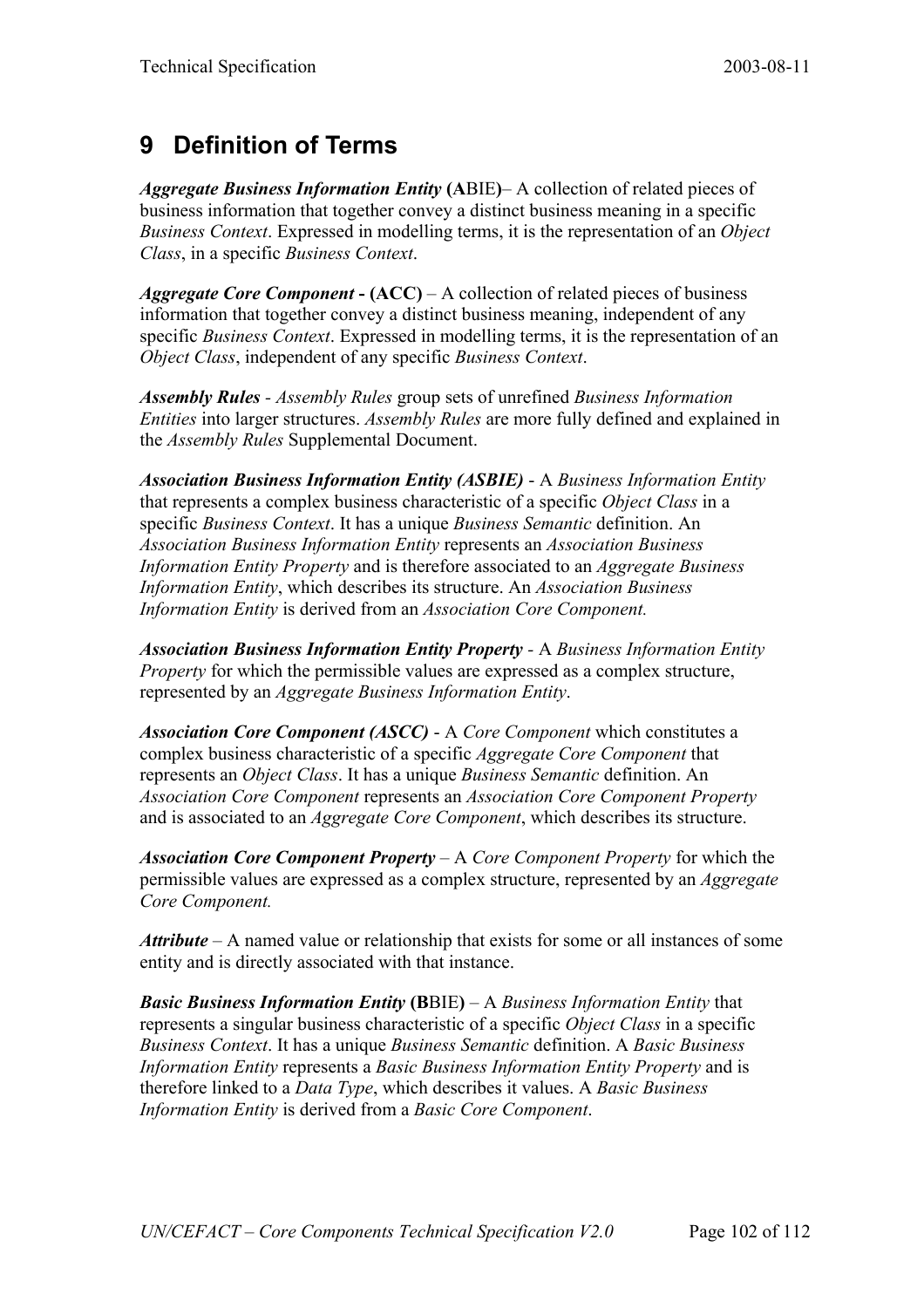*Basic Business Information Entity Property* – A *Business Information Entity Property* for which the permissible values are expressed by simple values, represented by a *Data Type.*

*Basic Core Component (BCC) –A Core Component* which constitutes a singular business characteristic of a specific *Aggregate Core Component* that represents a *Object Class*. It has a unique *Business Semantic* definition. A *Basic Core Component* represents a *Basic Core Component Property* and is therefore of a *Data Type*, which defines its set of values. *Basic Core Components* function as the properties of *Aggregate Core Components*.

*Basic Core Component (CC) Property* – A *Core Component Property* for which the permissible values are expressed by simple values, represented by a *Data Type*.

*Business Context* – The formal description of a specific business circumstance as identified by the values of a set of *Context Categories*, allowing different business circumstances to be uniquely distinguished.

*Business Information Entity (BIE)* **–** A piece of business data or a group of pieces of business data with a unique *Business Semantic* definition. A *Business Information Entity* can be a *Basic Business Information Entity* (BBIE), an *Association Business Information Entity* (ASBIE), or an *Aggregate Business Information Entity* (ABIE).

*Business Information Entity (BIE) Property – A business characteristic belonging to* the *Object Class* in its specific *Business Context* that is represented by an *Aggregate Business Information Entity*.

*Business Libraries* – A collection of approved process models specific to a line of business (e.g., shipping, insurance).

*Business Process* – The *Business Process* as described using the *UN/CEFACT Catalogue of Common Business Processes*.

*Business Process Context* – The *Business Process* name(s) as described using the *UN/CEFACT Catalogue of Common Business Processes* as extended by the user.

*Business Process Role Context* – The actors conducting a particular *Business Process*, as identified in the *UN/CEFACT Catalogue of Common Business Processes*.

*Business Semantic(s)* – A precise meaning of words from a business perspective.

*Business Term* – This is a synonym under which the *Core Component* or *Business Information Entity* is commonly known and used in the business. A *Core Component* or *Business Information Entity* may have several *Business Terms* or synonyms.

*Cardinality –* An indication whether a characteristic is optional, mandatory and/or repetitive.

*Catalogue of Business Information Entities* – This represents the approved set of *Business Information Entities* from which to choose when applying the *Core Component* discovery process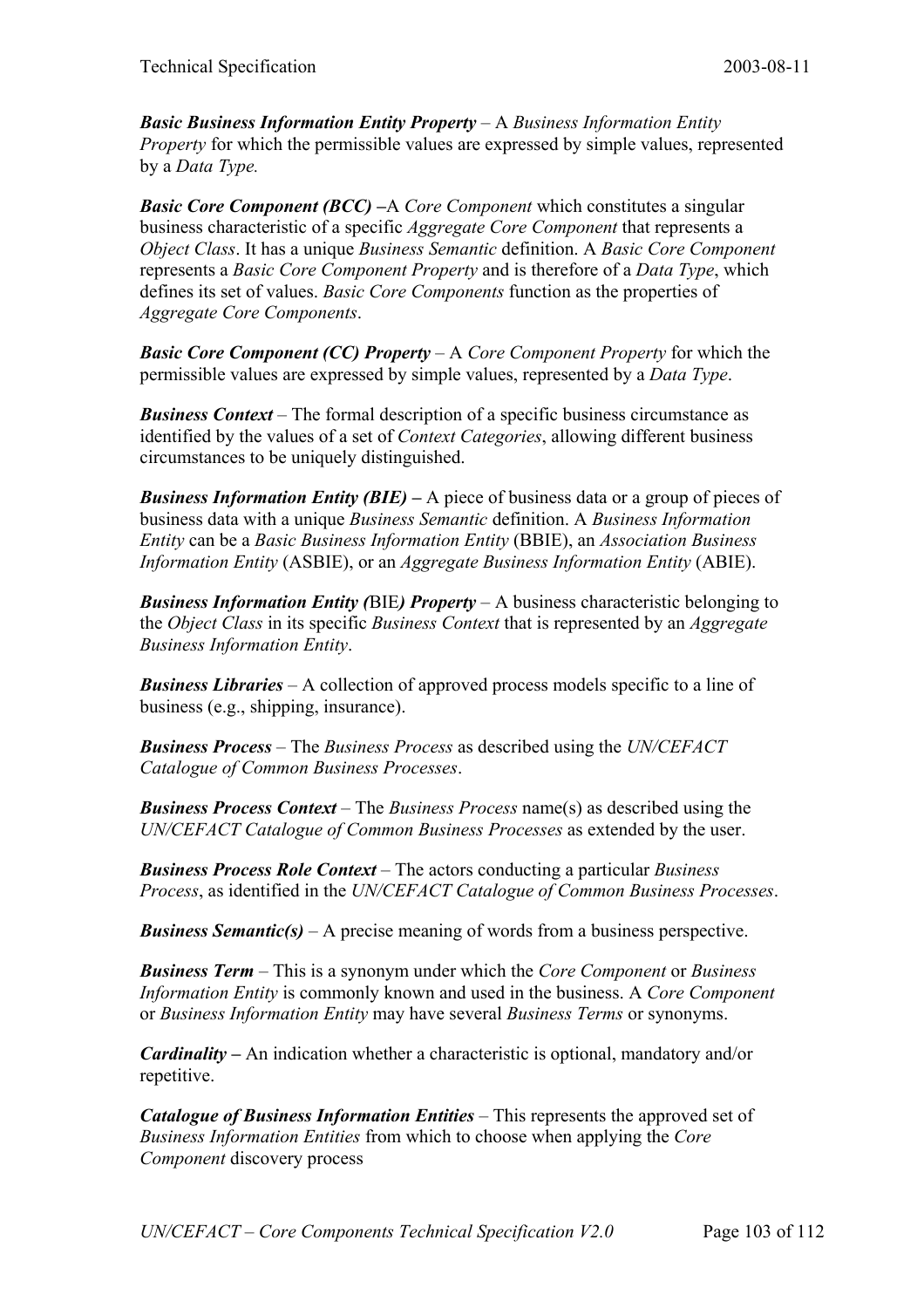*Catalogue of Core Components* – see *Core Component Catalogue*.

*CCL* – see *Core Component Library.*

*Child Core Component* – A *Core Component* used as part of a larger aggregate construct.

*Classification Scheme* – This is an officially supported scheme to describe a given *Context Category*.

*Constraint Language* – A formal expression of actions occurring in specific *Context*s to assemble, structurally refine, and semantically qualify *Core Components*. The result of applying the *Constraint Language* to a set of *Core Components* in a specific *Context* is a set of *Business Information Entities*.

*Content Component* – Defines the *Primitive Type* used to express the content of a *Core Component Type*.

*Content Component Restrictions* – The formal definition of a format restriction that applies to the possible values of a *Content Component*.

*Context* – Defines the circumstances in which a *Business Process* may be used. This is specified by a set of *Context Categories* known as *Business Context.*

*Context Category* – A group of one or more related values used to express a characteristic of a business circumstance.

*Context Rules Construct* – The overall expression of a single set of rules used to apply *Context* to *Core Components*.

*Controlled Vocabulary* – A supplemental vocabulary used to uniquely define potentially ambiguous words or *Business Terms*. This ensures that every word within any of the *Core Component* names and definitions is used consistently, unambiguously and accurately.

*Core Component (CC)* – A building block for the creation of a semantically correct and meaningful information exchange package. It contains only the information pieces necessary to describe a specific concept.

*Core Component Catalogue* – The temporary collection of all metadata about each *Core Component* discovered during the development and initial testing of this *Core Component Technical Specification*, pending the establishment of a permanent Registry/repository.

*Core Component Dictionary* – An extract from the *Core Component Catalogue* that provides a ready reference of the *Core Component* through its *Dictionary Entry Name*, component parts, and definition.

*Core Component Library* – The *Core Component Library* is the part of the registry/repository in which *Core Components* shall be stored as *Registry Classes*. *The Core Component Library* will contain all the *Core Component Types*, *Basic Core*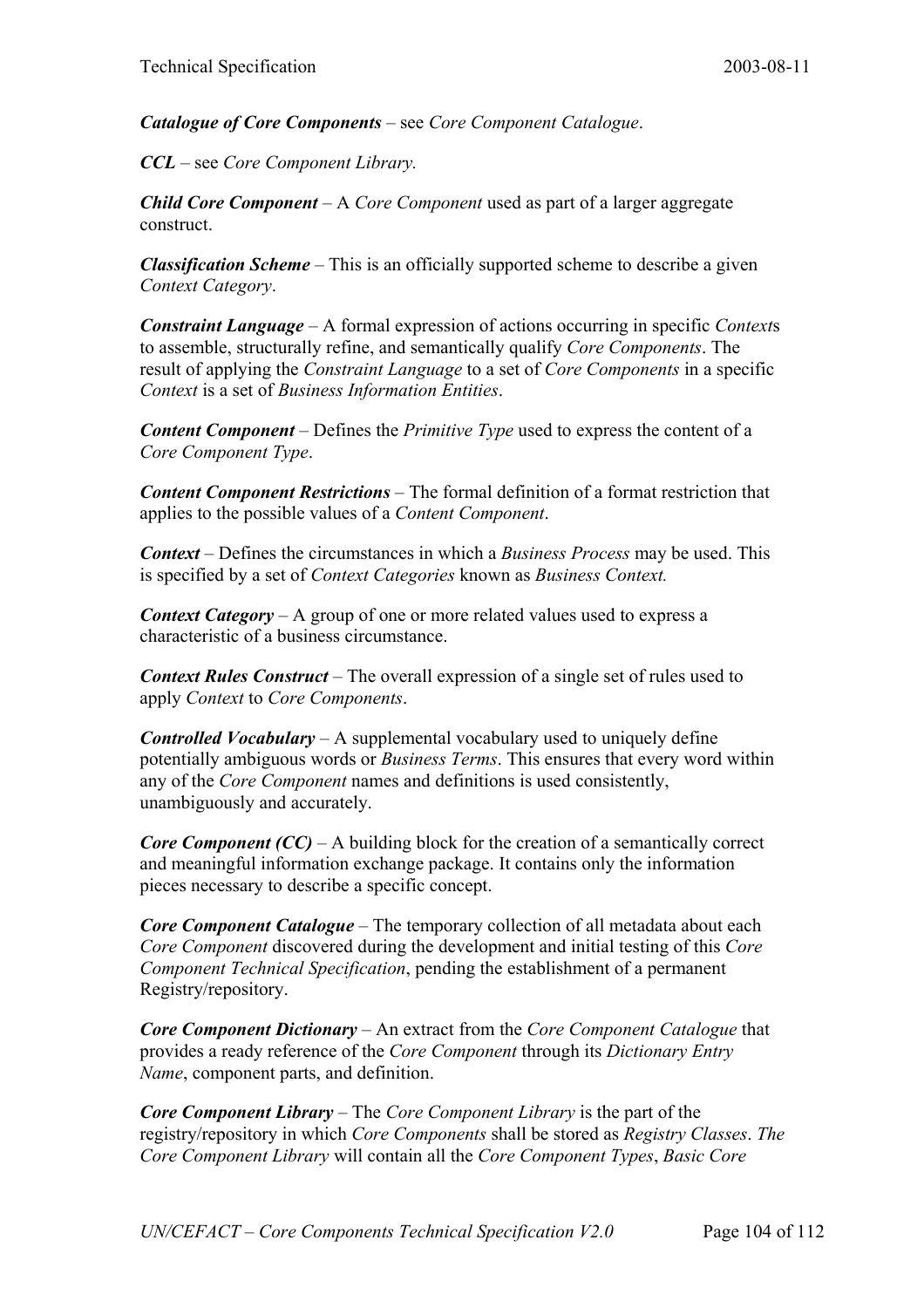*Components*, *Aggregate Core Components*, *Basic Business Information Entities* and *Aggregate Business Information Entities*.

*Core Component Property* – A business characteristic belonging to the *Object Class* represented by an *Aggregate Core Component.*

*Core Component Type* (CCT) – A *Core Component*, which consists of one and only one *Content Component*, that carries the actual content plus one or more *Supplementary Components* giving an essential extra definition to the *Content Component*. *Core Component Types* do not have *Business Semantics*.

*Data Type* **–** Defines the set of valid values that can be used for a particular *Basic Core Component Property* or *Basic Business Information Entity Property*. It is defined by specifying restrictions on the *Core Component Type* that forms the basis of the *Data Type*.

*Definition* – This is the unique semantic meaning of a *Core Component, Business Information Entity, Business Context* or *Data Type.*

*Dictionary Entry Name* – This is the unique official name of a *Core Component*, *Business Information Entity*, *Business Context* or *Data Type* in the dictionary.

*Geopolitical Context* – Geographic factors that influence *Business Semantics* (e.g., the structure of an address).

*Industry Classification Context* – Semantic influences related to the industry or industries of the trading partners (e.g., product identification schemes used in different industries).

*Information Entity* – A reusable semantic building block for the exchange of business-related information.

*Naming Convention* – The set of rules that together comprise how the *Dictionary entry Name* for *Core Components* (See Section 6.1.4.1.4) and *Business Information Entities* (See Section 6.1.4.2.4) are constructed.

*Object Class* – The logical data grouping (in a logical data model) to which a data element belongs (ISO11179). The *Object Class* is the part of a *Core Component*'s *Dictionary Entry Name* that represents an activity or object in a specific *Context*.

*Object Class Term* – A component of the name of a *Core Component* or *Business Information Entity* which represents the *Object Class* to which it belongs.

*Official Constraints Context* – Legal and governmental influences on semantics (e.g. hazardous materials information required by law when shipping goods).

*Order* – In the *Constraint Language*, the *Property* on the *ContextRules Construct* that applies a sequence to the application of a set of rules. Two Rule constructs cannot have the same value for the *Property Order*.

*Primitive Type* – Used for the representation of a value. Possible values are String, Decimal, Integer, Boolean, Date and Binary.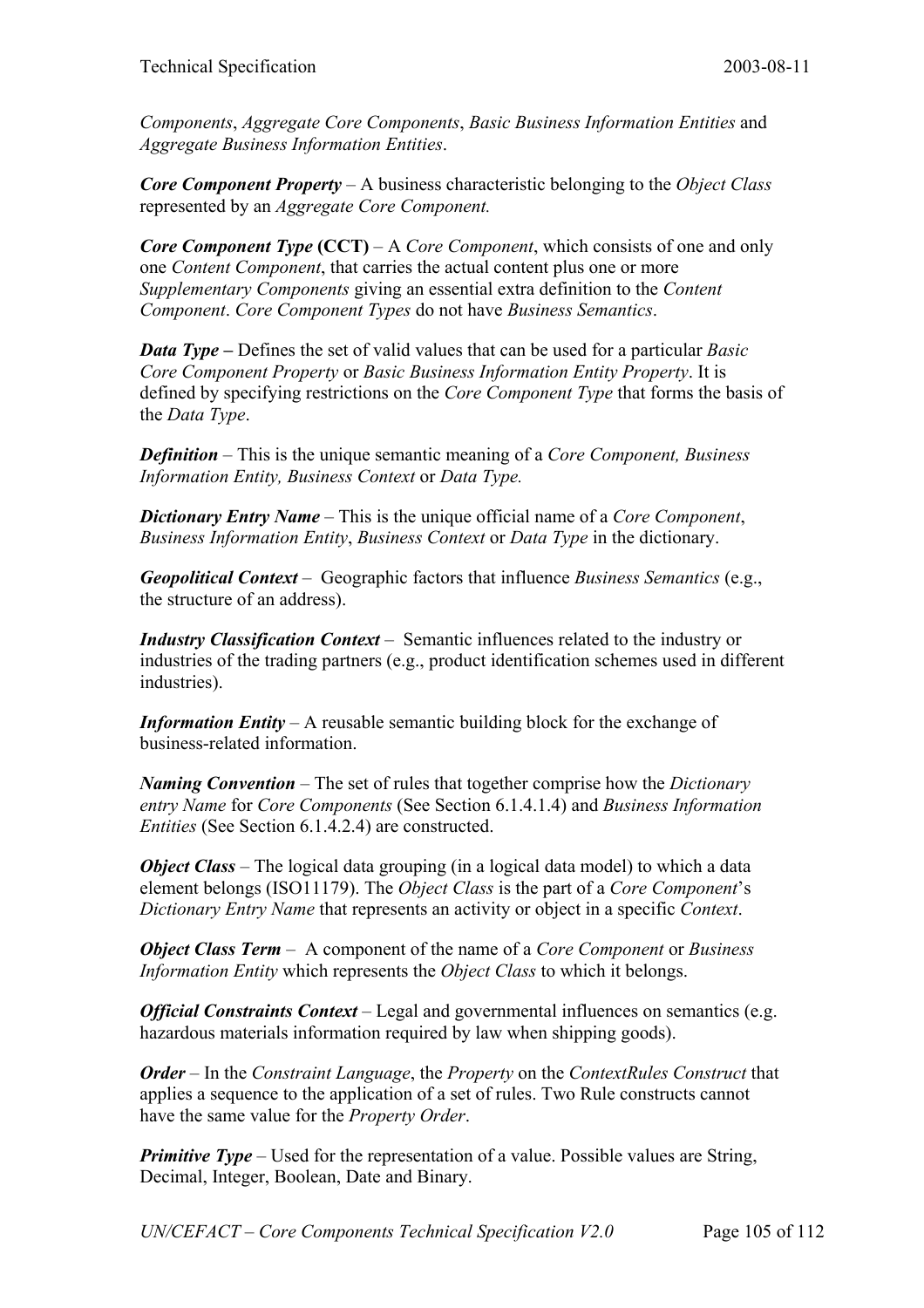*Product Classification Context* – Factors influencing semantics that are the result of the goods or services being exchanged, handled, or paid for, etc. (e.g. the buying of consulting services as opposed to materials)

*Property* – A peculiarity common to all members of an *Object Class*.

*Property Term* – A semantically meaningful name for the characteristic of the *Object Class* that is represented by the *Core Component Property*. It shall serve as basis for the *Dictionary Entry Name* of the *Basic* and *Association Core Components* that represents this *Core Component Property*.

*Qualifier Term* – A word or group of words that help define and differentiate an item (e.g. a *Business Information Entity* or *a Data Type)* from its associated items (e.g. from a *Core Component*, a *Core Compont Type,* another *Business Information Entity* or another *Data Type*).

*Registry Class* – The formal definition of all the information necessary to be recorded in the Registry about a *Core Component*, a *Business Information Entity*, a *Data Type* or a *Business Context*.

*Representation Term* – The type of valid values for a *Basic Core Component* or *Business Information Entity*.

*Supplementary Component* – Gives additional meaning to the *Content Component* in the *Core Component Type*.

*Supplementary Component Restrictions* – The formal definition of a format restriction that applies to the possible values of a *Supplementary Component*.

*Supporting Role Context* – Semantic influences related to non-partner roles (e.g., data required by a third-party shipper in an order response going from seller to buyer.)

*Syntax Binding* – The process of expressing a *Business Information Entity* in a specific syntax.

*System Capabilities Context* – This *Context category* exists to capture the limitations of systems (e.g. an existing back office can only support an address in a certain form).

*UMM Information Entity –* A *UMM Information Entity* realizes structured business information that is exchanged by partner roles performing activities in a business transaction. Information entities include or reference other information entities through associations."

*Unique Identifier* – The identifier that references a *Registry Class* instance in a universally unique and unambiguous way.

*Usage Rules* – *Usage Rules* describe how and/or when to use the *Registry Class.*

*User Community* – A *User Community* is a group of practitioners, with a publicised contact address, who may define *Context* profiles relevant to their area of business. Users within the community do not create, define or manage their individual *Context* needs but conform to the community's standard. Such a community should liase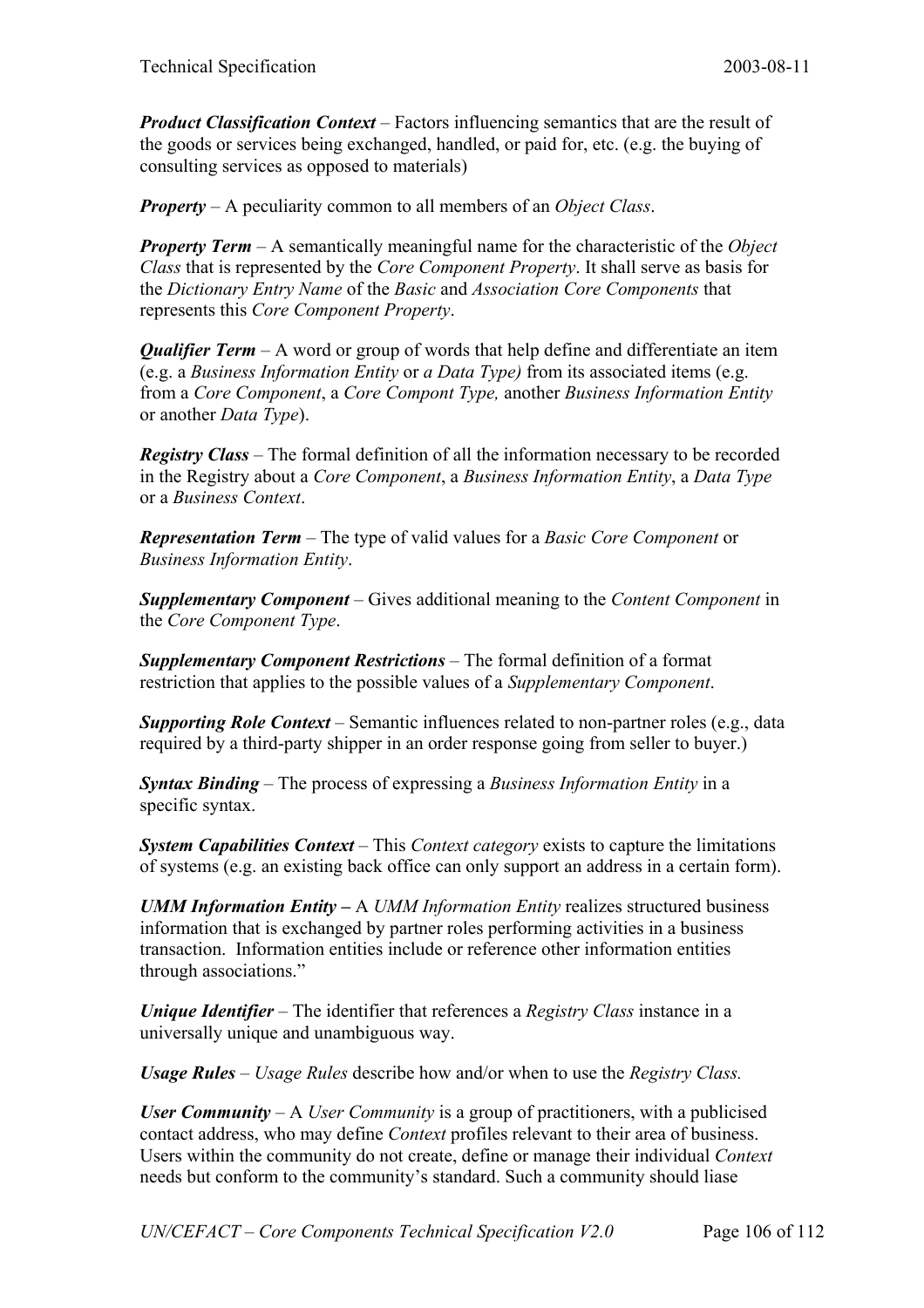closely with other communities and with general standards-making bodies to avoid overlapping work. A community may be as small as two consenting organisations*.*

*Version* – An indication of the evolution over time of an instance of a *Core Component*, *Data Type*, *Business Context*, or *Business Information Entity*.

*XML schema –* A generic term used to identify the family of grammar based XML document structure validation languages to include the more formal W3C XML Schema Technical Specification, Document Type Definition, Schematron, Regular Language Description for XML (RELAX), and the OASIS RELAX NG.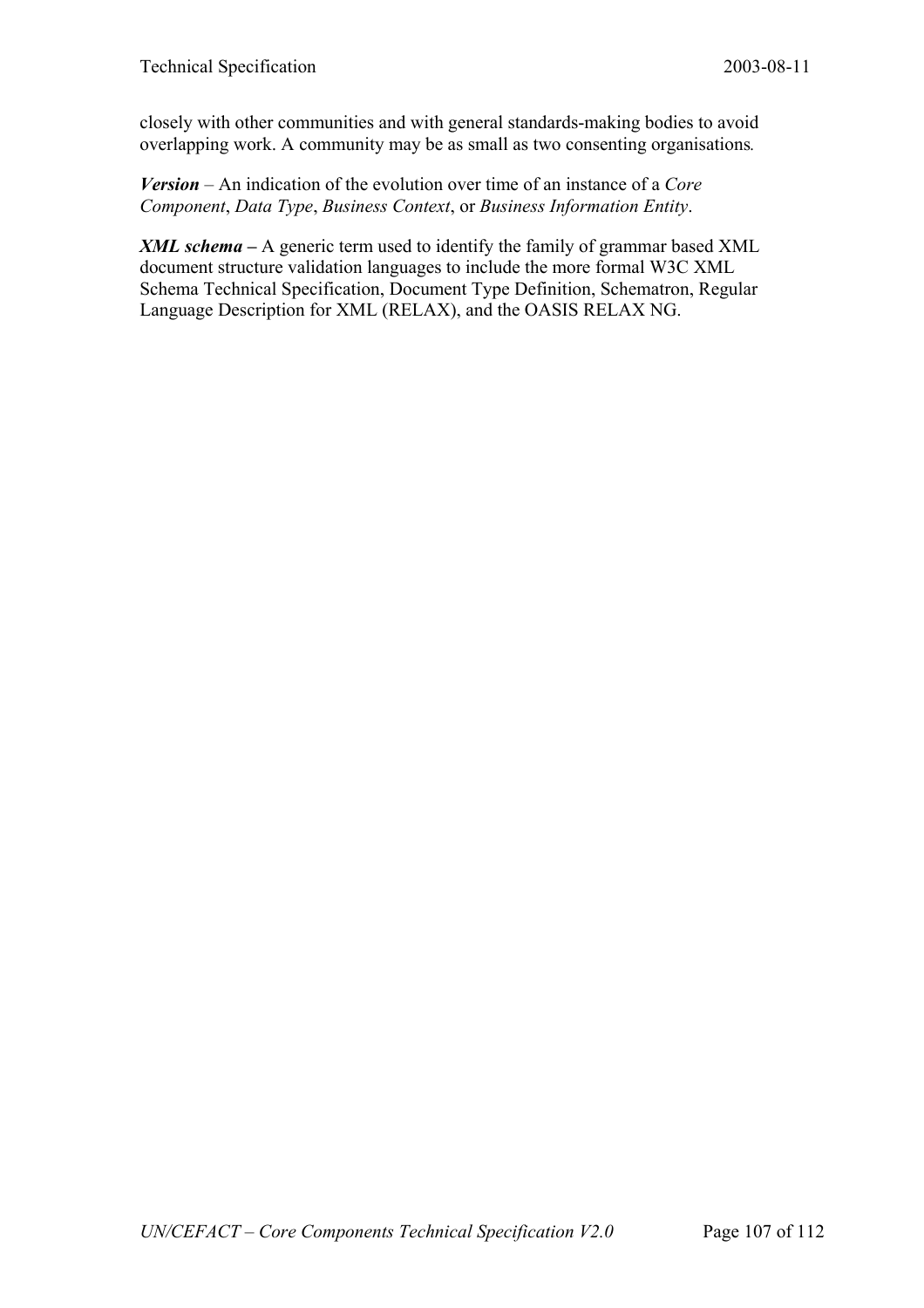## **10 References**

- *ebXML Technical Architecture Specification* v1.04
- *ebXML Business Process Specification Schema* v1.01
- *OASIS/ebXML Registry Information Model* v2.0
- *OASIS/ebXML Registry Services Specification* v2.0
- *ebXML Requirements Specification* v1.06
- *OASIS/ebXML Collaboration-Protocol Profile and Agreement Specification* v2.0
- *OASIS/ebXML Message Service Specification* v2.0*ebXML Technical Report, Business Process and Business Information Analysis Overview* v1.0*ebXML Technical Report, Business Process Analysis Worksheets & Guidelines* v1.0
- *ebXML Technical Report, E-Commerce Patterns* v1.0
- *ebXML Technical Report, Catalog of Common Business Processes* v1.0
- *ebXML Technical Report, Core Component* Overview v1.05
- *ebXML Technical Report, Core Component* Discovery and Analysis v1.04
- *ebXML Technical Report, Context* and Re-Usability of *Core Components* v1.04
- *ebXML Technical Report,* Guide to the *Core Components* Dictionary v1.04
- *ebXML Technical Report,* Naming Convention for *Core Components* v1.04
- *ebXML Technical Report,* Document Assembly and *Context* Rules v1.04
- *ebXML Technical Report, Catalogue of Context* Categories v1.04
- *ebXML Technical Report, Core Component* Dictionary v1.04
- *ebXML Technical Report, Core Component* Structure v1.04
- *Information Technology Metadata registries: Framework for the Specification and Standardization of Data Elements,* International Standardization Organization, ISO 11179-1
- *Information Technology Metadata registries: Classification of Concepts for the Identification of Domains,* International Standardization Organization, ISO 11179-2
- *Information Technology Metadata registries: Registry Metamodel,* International Standardization Organization*,* ISO 11179-3
- *Information Technology Metadata registries: Rules and Guidelines for the Formulation of Data Definitions, International Standardization Organization*, ISO 11179-4
- *Information Technology Metadata registries: Naming and Identification Principles for Data Elements, International Standardization Organization,* ISO 11179-5
- Information Technology *Metadata registries: Framework for the Specification and Standardization of Data Elements*, International Standardization Organization, ISO 11179-6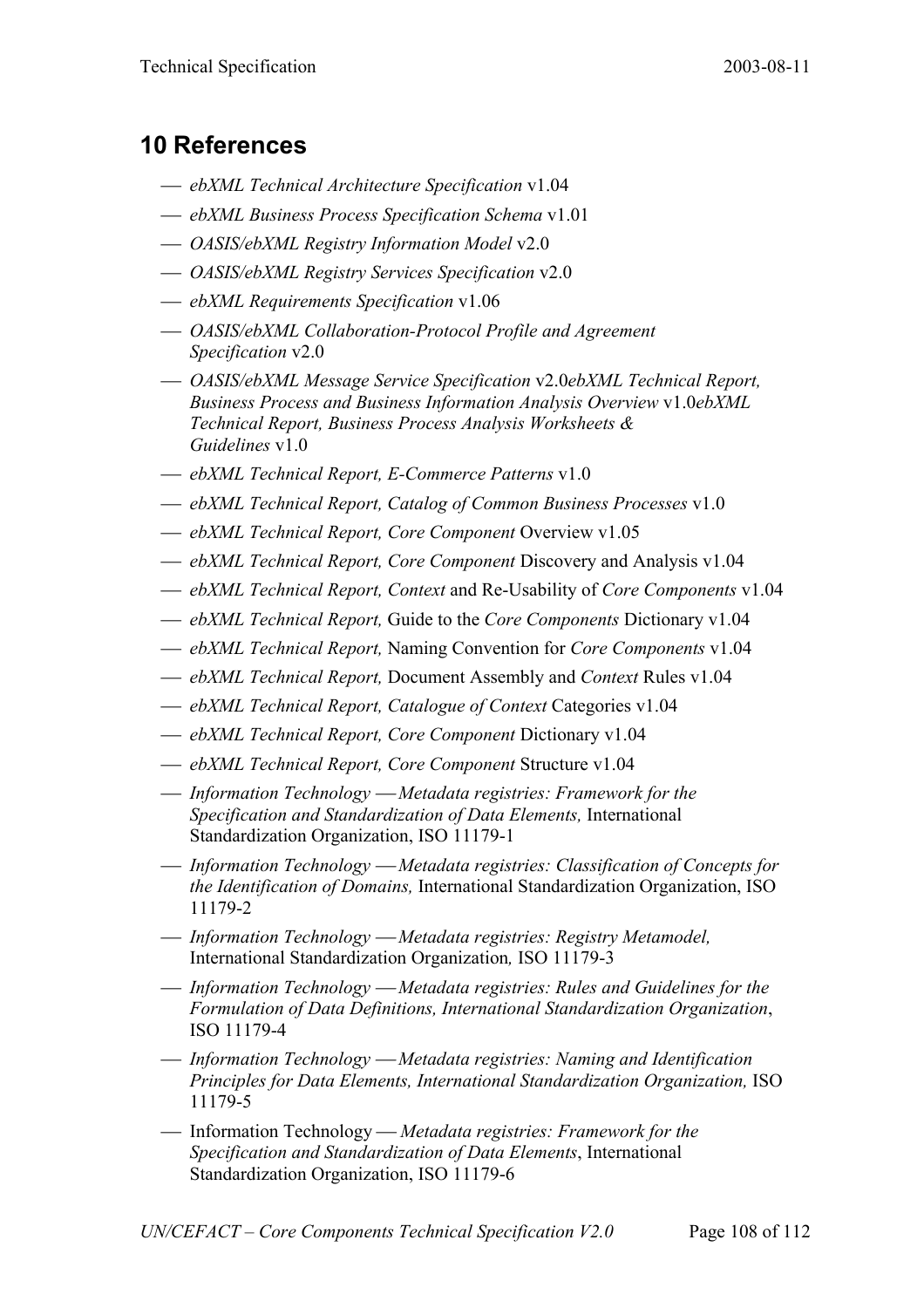- *Information Technologies Open-edi Reference Model,* ISO/IEC 14662
- *Information Technologies Business Agreement Semantic Descriptive Techniques – Part 1: Operational Aspects of Open-edi for Implementation* , ISO/IEC 15944-1
- *UN/CEFACT Modelling Methodology*, UN/CEFACT TMWG N090
- *Information Technologies IT Enablement for Widely Used Coded Domains*, ISO/IEC 18022
- *Information Technologies Identification and Mapping of Various Categories of Jurisdictional Domains*, ISO/IEC 18038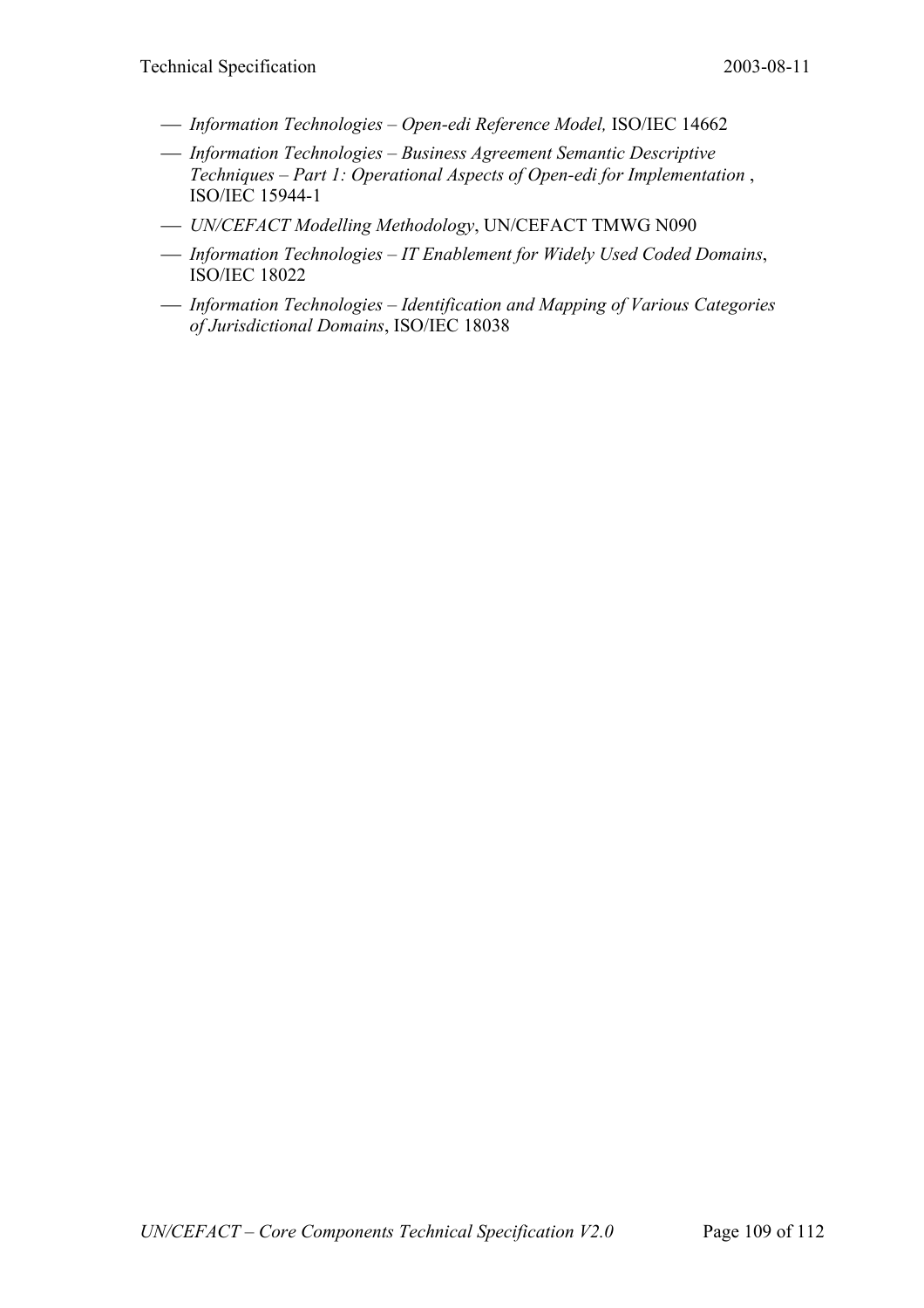# **11 Disclaimer**

The views and specification expressed in this document are those of the authors and are not necessarily those of their employers. The authors and their employers specifically disclaim responsibility for any problems arising from correct or incorrect implementation or use of this design.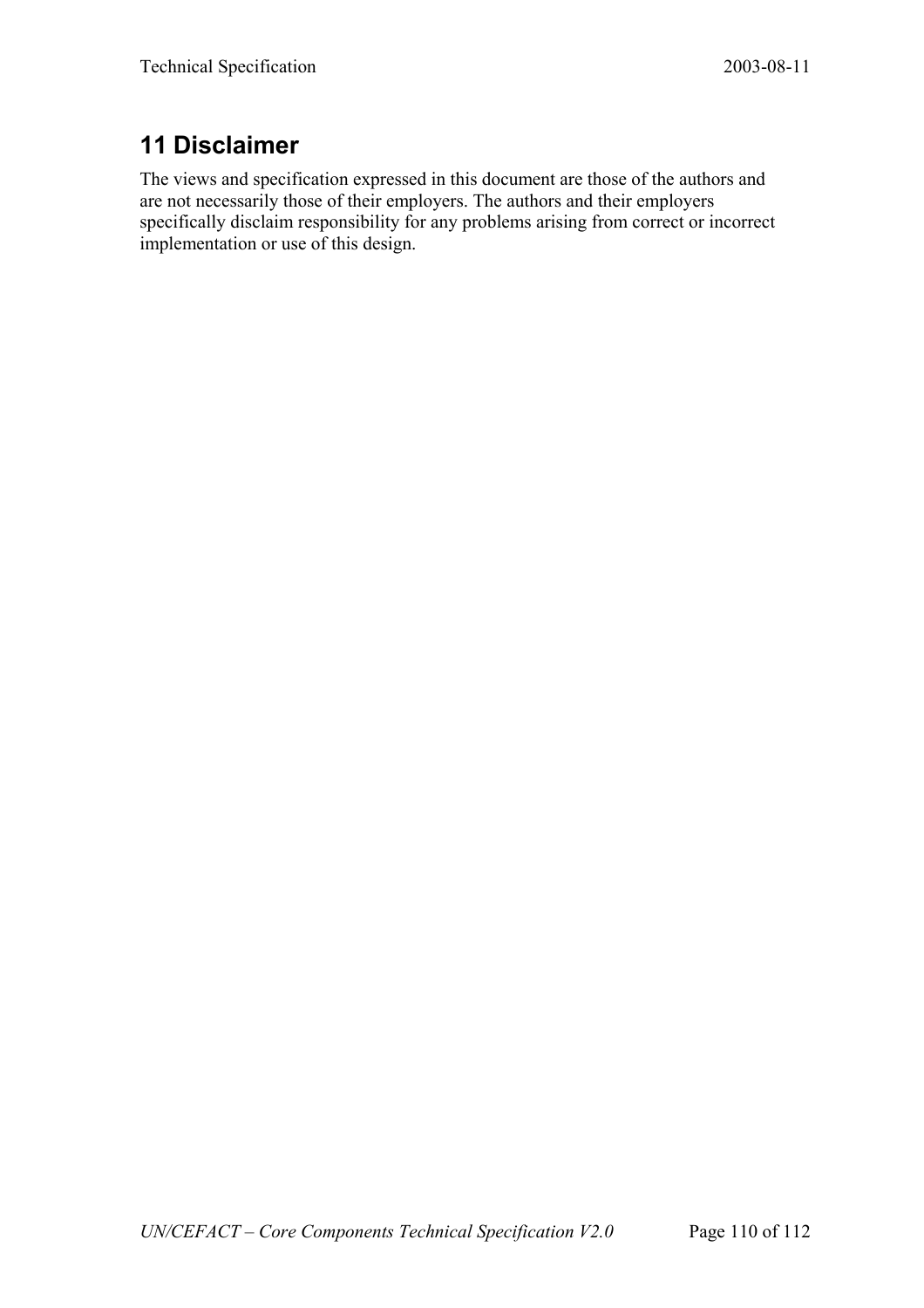## **12 Contact Information**

| Team Leader            |
|------------------------|
| Name                   |
| Company                |
| <b>Street</b>          |
| City, state, zip/other |
| Nation                 |

Alan Stitzer Marsh USA Inc. 253 Coconut Pt Jupiter, Florida 33458  $\overline{USA}$ 

Phone: +01 561 743 1938<br>
Finall Alan Stitzer@mars Alan.Stitzer@marsh.com

| Editor                 |  |
|------------------------|--|
| Name                   |  |
| Company                |  |
| Street                 |  |
| City, state, zip/other |  |
| Nation                 |  |

Mark Crawford Logistics Management Institute 2000 Corporate Ridge McLean, Virginia  $22102$ USA

Phone: +01 703 917 7177 Email: mcrawford@lmi.org